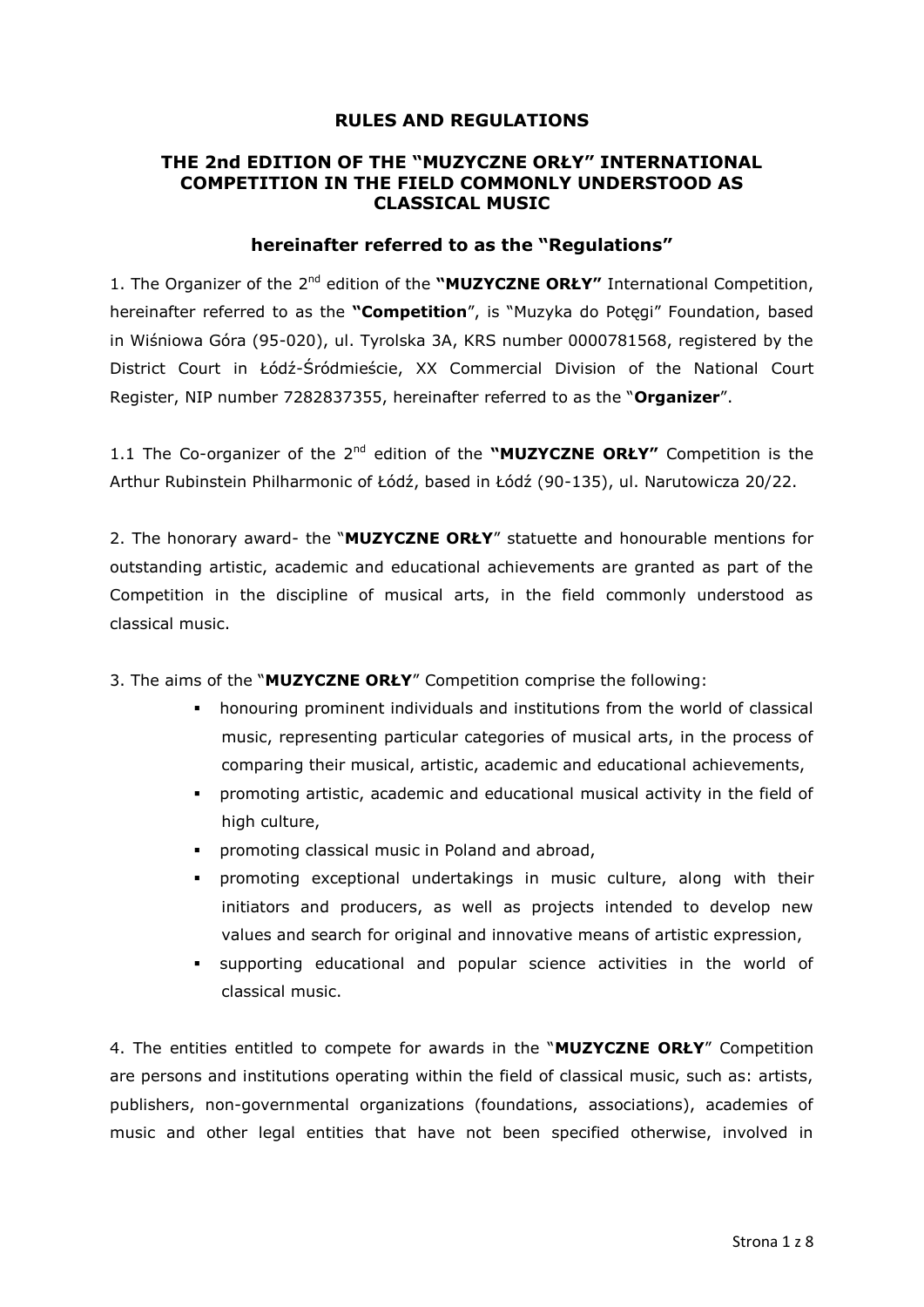professional artistic work or pursuing artistic activity, hereinafter referred to as the "Candidate".

4.1. The Organizer allows for the possibility of the Candidate being entered for the Competition by another person or entity upon submission of the Candidate's complete application documentation required by the Organizer.

4.2. The Candidate can submit either Polish or foreign achievement, whereby:

4.2.1. in Polish categories of the "**MUZYCZNE ORŁY**" Competition, the Candidate shall be a person or entity holding Polish citizenship, or an entity registered on the territory of the Republic of Poland. In the case of achievements involving an ensemble, such as a collective album recording, chamber concert, joint publication, etc., the Organizer shall allow for the participation of foreign persons and entities in it, yet the participation of Polish representatives in a given achievement shall be considerable.

The Organizer shall allow for the situation in which the dissemination of the Candidate's achievement in Polish Categories of the Competition has taken place either in Poland only, or in Poland and abroad, or abroad only.

4.2.2. in foreign categories of the "**MUZYCZNE ORŁY**" Competition, the Candidate shall be a person or entity not holding Polish citizenship, or an entity unregistered on the territory of the Republic of Poland. In the case of achievements involving an ensemble, such as a collective album recording, chamber concert, joint publication, etc., the Organizer shall allow for the participation of both foreign persons and entities, as well as Polish people and Polish entities, yet the participation of foreign representatives in a given achievement shall be considerable.

4.3. The Organizer shall allow for the situation in which the dissemination of the Candidate's achievement in foreign categories of the Competition has taken place either abroad only, or in Poland and abroad, or in Poland only.

5. The achievements eligible for the submission for the Competition shall be achievements in the discipline of musical arts, in the field commonly understood as classical music, accomplished in 2021 in the following categories:

# **Polish Categories of the "MUZYCZNE ORŁY" Competition**

- □ **I Category –** Phonographic record
- □ **II Category –** Composition
- □ **III Category –** First performance
- □ **IV Category –** Soloist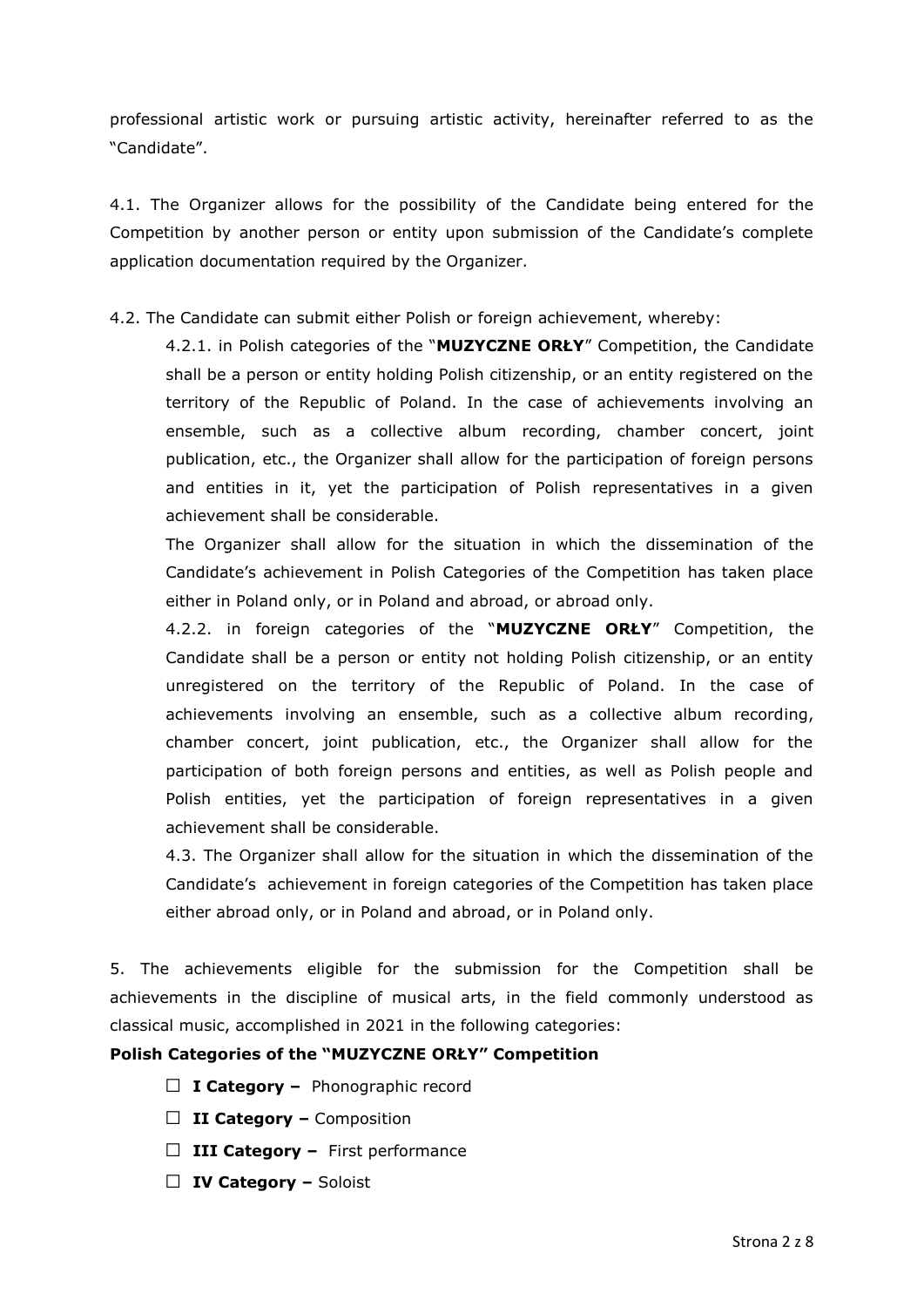- □ **V Category –** Chamber Ensemble
- □ **VI Category –** Conductor
- □ **VII Category –** Scientific or popular science publication
- □ **VIII Category –** Sheet music publication
- □ **IX Category –** Musical event

### **Foreign Categories of the "MUZYCZNE ORŁY" Competition**

- □ **I Category –** Phonographic record
- □ **II Category –** Composition
- □ **III Category –** First performance
- □ **IV Category –** Soloist
- □ **V Category –** Chamber Ensemble
- □ **VI Category –** Conductor
- □ **VII Category –** Scientific or popular science publication
- □ VIII Category Sheet music publication
- □ **IX Category –** Musical event

### **Definitions of the Categories:**

**I Category** – recording and dissemination of a musical material on a music record (album) in 2021. The music record (album) is understood exclusively as a phonographic publication containing at least four recordings of different musical pieces, or 30 minutes of music minimum. The booklet will also be subject to a substantive assessment.

**II Category** – musical piece (composition) from 2021, preserved in the form of relevant music notation,

**III Category** – disseminated premiere performance of a musical piece for any performing body, given in 2021,

**IV Category** – performing or recording a musical piece as a soloist, or a soloist with orchestra in 2021,

**V Category –** performing or recording a musical piece as a chamber ensemble in 2021,

**VI Category –** recording a musical piece or a symphonic concert as a conductor in 2021, **VII Category –** authorship of a disseminated publication of an academic, educational, or popular science character, both monographic and joint one, in the field commonly understood as classical music in 2021,

**VIII Category –** disseminated printed music publication or editorial work on printed music in 2021,

**IX Category –** organization and production of a music event (e.g. a competition, academic-artistic-educational seminar, symposium, congress, conference, festival, a series of concerts, etc.) in 2021.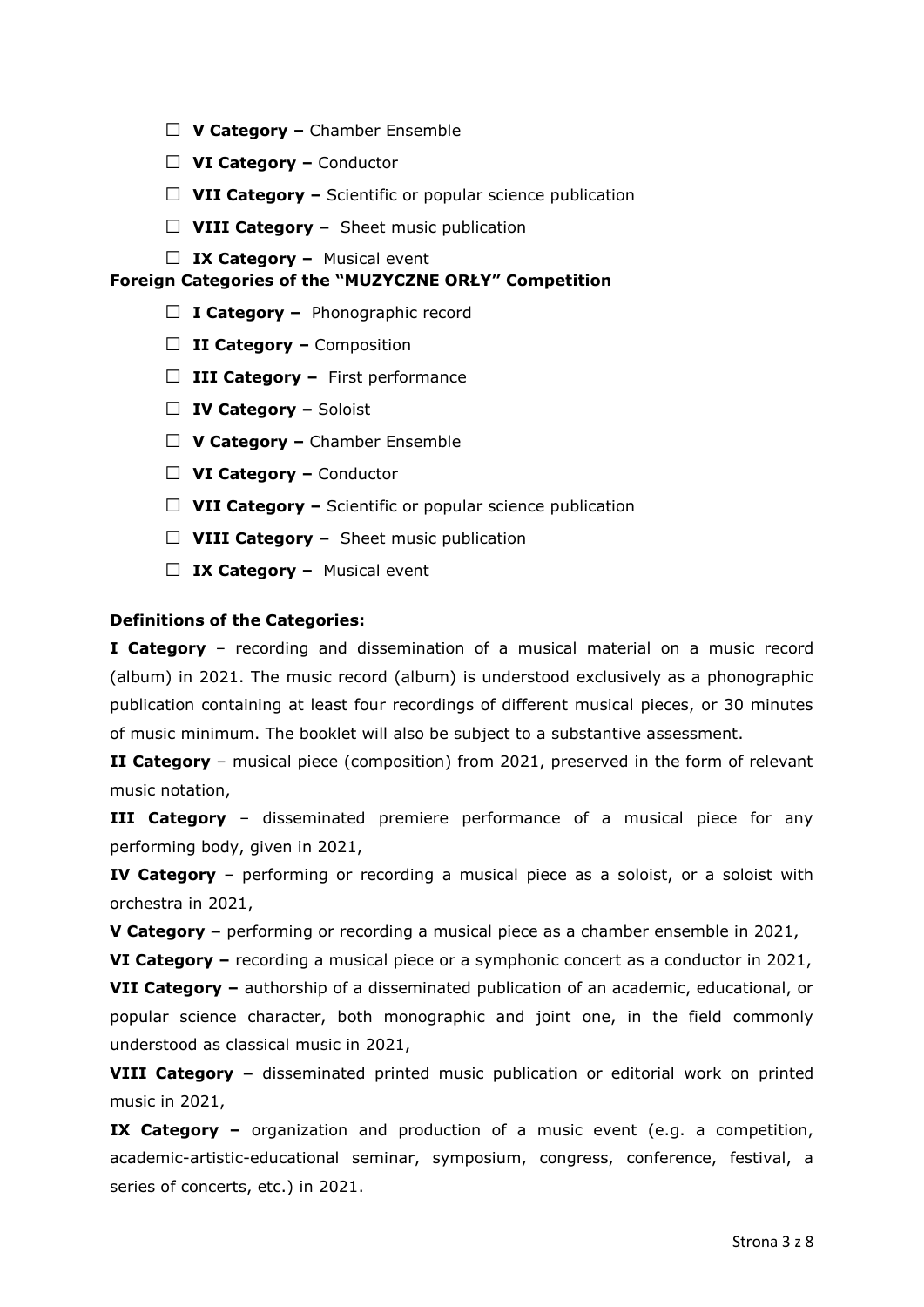6. Candidates shall be assessed by the award committee appointed by the Organizer and Co-organizer, hereinafter referred to as the "**Award Committee**". The Award Committee of the Competition shall feature renowned specialists – authors, artists and scientists from the world of classical music.

7. In each category of the Competition, the statuettes of **"MUZYCZNE ORŁY"** as well as honourable mentions – diplomas (gold, silver, bronze) shall be awarded. The awards are of honorary character.

8. The Laureate of the **"MUZYCZNE ORŁY"** award in a given category shall be awarded an additional **financial prize of PLN 3,000 gross** (three thousand zloty gross).

8.1. The financial prize shall be decreased by an applicable tax, deducted in accordance with binding legal regulations in Poland as of the day of payment of the prize. The financial prize shall be transferred onto the bank account specified by the Laureate within 30 days of the date of completion of the Competition, providing that the Organizer has received relevant data.

8.2. The Organizer reserves the right to, in justified cases, permit the Award Committee to increase or decrease the number of awards and honourable mentions, as well as grant other special awards (financial ones included), and reserves the right not to grant any award in a given category. The Award Committee's verdicts shall be final and undisputable, and the Organizer shall have an exclusive right to interpret the Regulations.

9. Candidates should submit a complete set of documents and pay the applicable fee.

9.1. A complete set of documents includes the following:

# 9.1.1. **Application form (Annex no.1 to the Regulations);**

In the application form, the Candidate describes and presents in detail the submitted achievement, following the given instructions,

# 9.1.2 **Portfolio of the Candidate's achievement submitted for the Competition;**

 The portfolio of the achievement shall involve a selected material documenting the achievement submitted for assessment to the Award Committee of the Competition (e.g., audio-video material, individual catalogues, photographs, musical works, books and/or records, published works, works and activities presented in public, etc.). It is required that the portfolio should be submitted in two forms: material and digital, both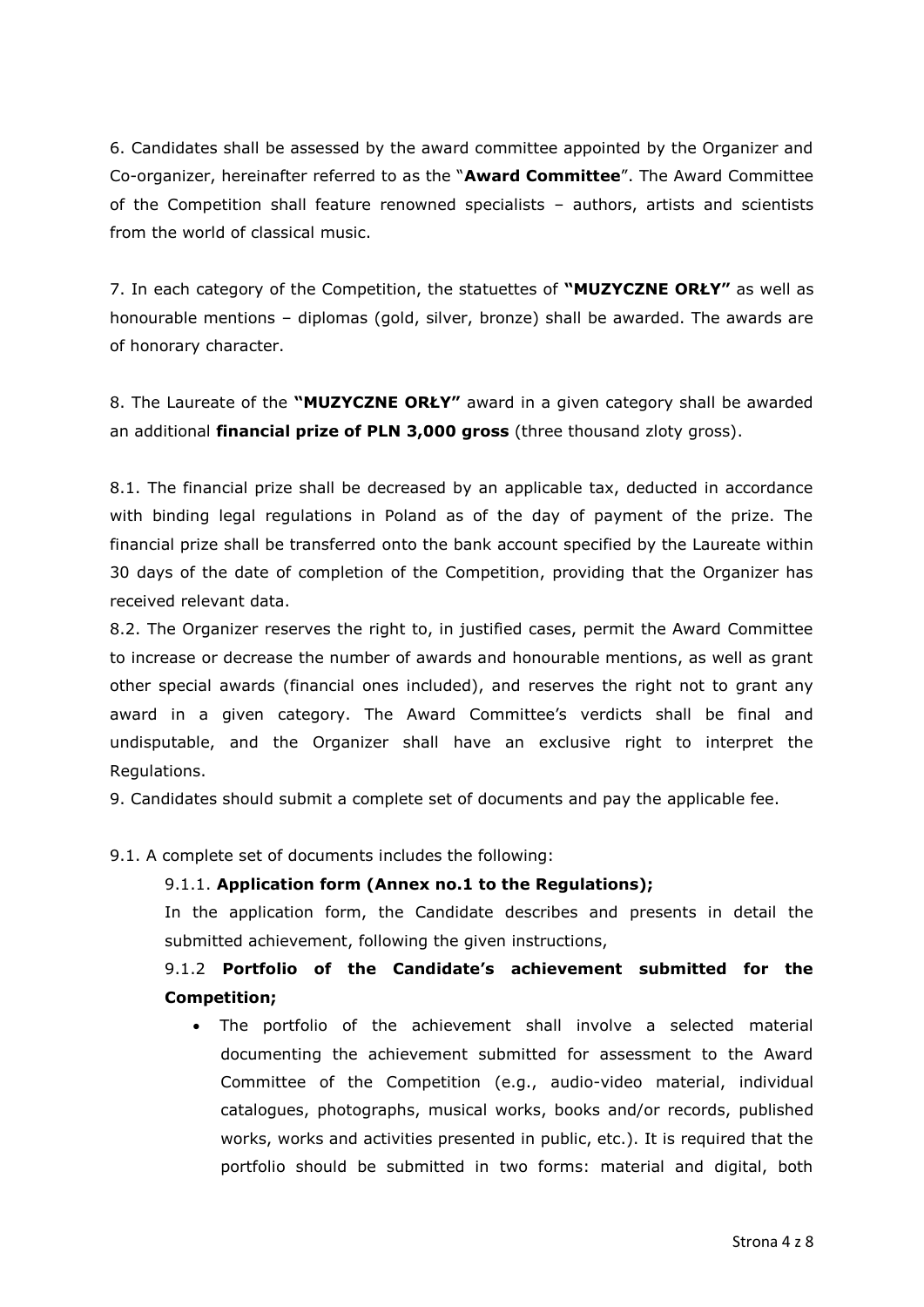constituting an overall confirmation of the achievement entered for the Competition.

- In the material form books, printed music and/or records, catalogues, photographs, etc.
- In the digital form, the following file formats are accepted only (the size of the files sent by email cannot exceed 20 Mb, whereas the maximum size of the files shared via external links cannot be larger than 500 Mb):
	- o text files: rtf, doc, pdf, txt, ods, odp, ppt, docx, pptx;
	- o audio files: mp3 minimum 192 kbs, wav;
	- o video files: mpg, mpeg, avi, mp4;
	- o photos: jpg, png, tif, svg;
	- o links from external platforms such as YouTube, Vimeo, Google Drive, OneDrive, Dropbox.

**Please note** that in the case of an achievement that can be presented solely in a digital form, the Organizer shall allow for the possibility of submitting the portfolio in this form only.

# 9.1.3. **The Candidate's and a prospective Laureate's statement (Annex no.2 to the Regulations);**

# 9.1.4. **Confirmation of the "MUZYCZNE ORŁY" Competition entry fee payment;**

9.2. As regards the applicable fees, required to enter the Competition, the payment details are as follows:

# 9.2.1 **For candidates from Poland:**

The account holder: Fundacja "Muzyka do Potęgi"

The account number: 26 2530 0008 2059 1055 7420 0001

The fee for one category: PLN 370

The Bank's name: Nest Bank

The transfer's title: "Muzyczne Orły – wpisowe"

**Please note** that transfer fees and any other bank commissions must be covered by the Candidate.

# 9.2.2. **For candidates from abroad:**

The account holder: Fundacja "Muzyka do Potęgi" IBAN PL 26 2530 0008 2059 1055 7420 0001 SWIFT/BIC NESBPLPW The fee in each category: EUR 100 The Bank's name: Nest Bank The transfer's title: "Muzyczne Orły – entry fee"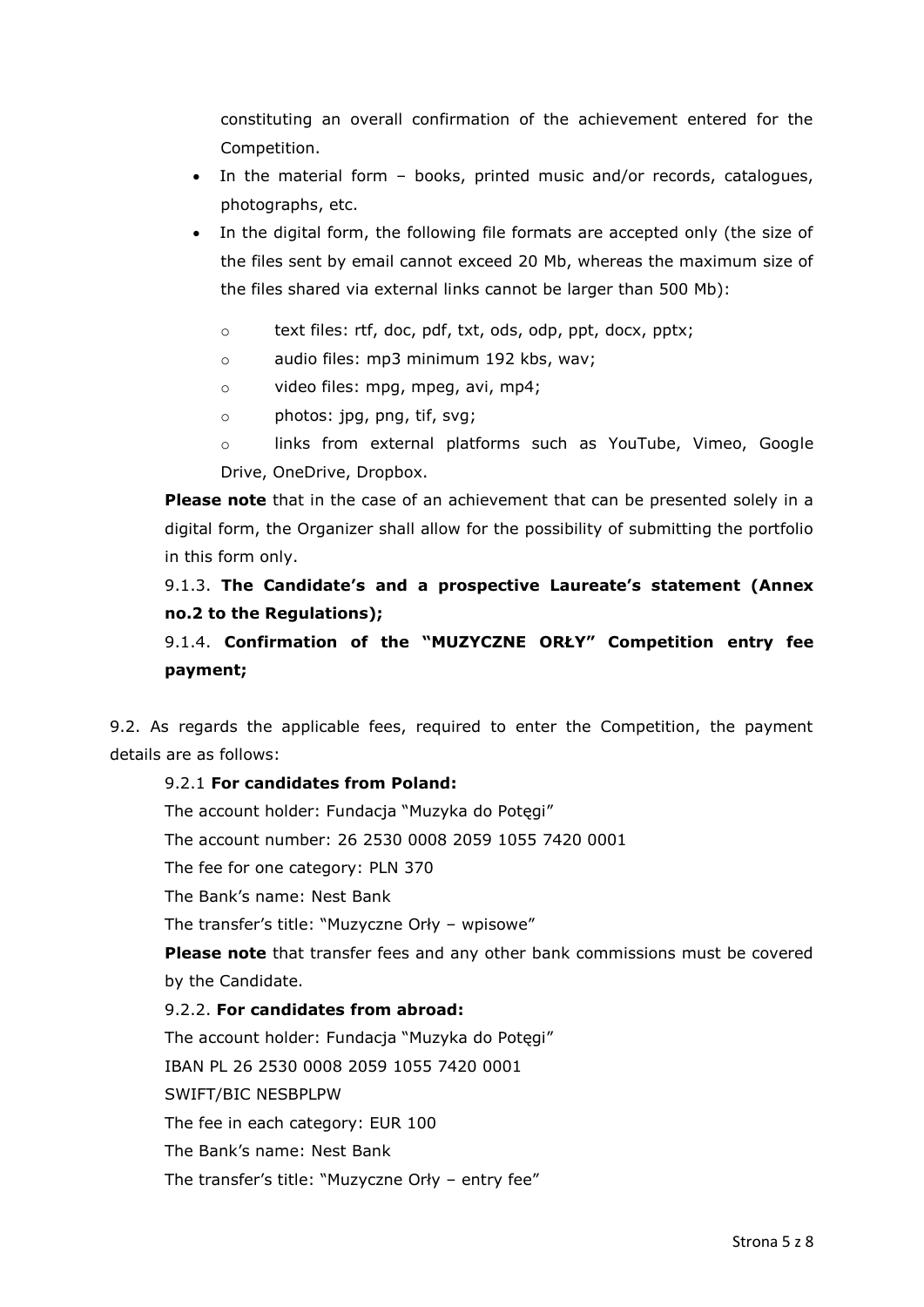**Please note** that transfer fees and any other bank commissions must be covered by the Candidate.

9.2.3. The Organizer, bearing in mind that achievements in musical arts interlace with each other, shall allow for the possibility of Candidates entering the Competition in a few categories simultaneously; in such a case, the Candidate submitting their achievement in each subsequent category shall pay the fee reduced by 50%, thus:

- Candidates from Poland in each subsequent category PLN 185
- Candidates from abroad in each subsequent category EUR 50.

**Please note** that transfer fees and any other bank commissions must be covered by the Candidate.

9.2.4. The Organizer stipulates that in the event of a Candidate's withdrawal from the Competition, the entry fee shall not be refunded.

10. The Organizer stipulates that the applying Candidate, or the entity entering either a Candidate or an achievement for the Competition, shall be held fully liable for the accuracy of the submitted achievement(s).

11. A complete set of the above-mentioned documents, bearing the handwritten signature of the Candidate (Art. 9 of the Regulations) shall be submitted both in a paper version by 10<sup>th</sup> July 2022 (the postmark date being understood as the date of dispatch) and in an electronic version by  $10<sup>th</sup>$  July 2022 as well. Paper application forms shall be sent to the following address:

Fundacja "Muzyka do Potęgi", ul. Tyrolska 3a, 95-020 Wiśniowa Góra,

whereas electronic application forms shall be sent to the following email address: [zgloszenie@muzyczneorly.pl](mailto:zgloszenie@muzyczneorly.pl)

11.1. A foreign Candidate shall submit application documents in English. In the case of publications attached to the portfolio, e.g. books, articles, catalogues, the Candidate shall be obligated to attach their English translations made at their own expense.

12. After the deadline, i.e.  $10^{th}$  July 2022, the Candidate shall not be allowed to make any corrections and/or provide any new attachments to the already submitted application form.

13. The materials submitted by the Candidate during the application process shall be treated as archival documents and shall not be returned.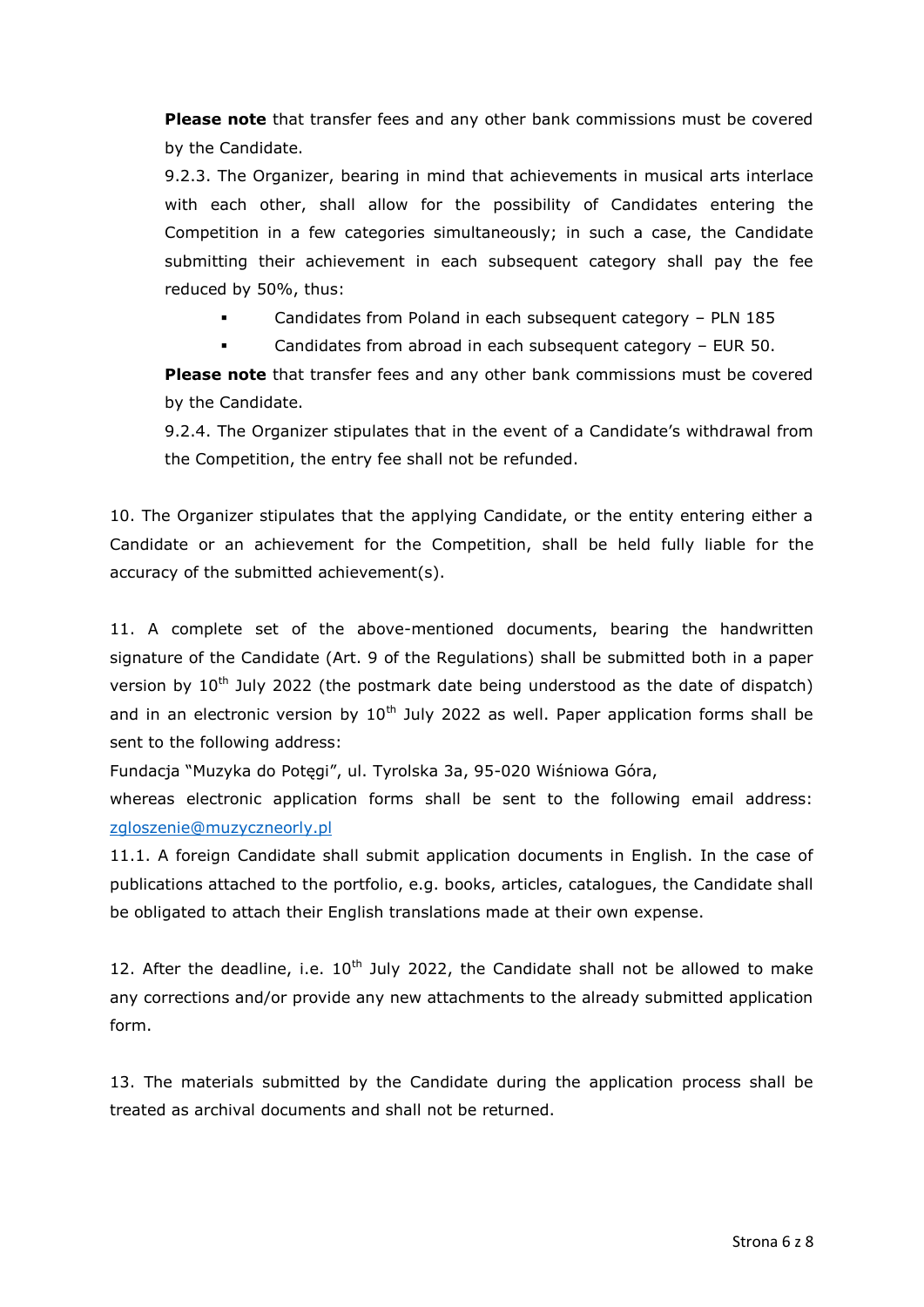14. The achievement(s) presented in the application documentation shall be characterized by the following:

14.1. exceptional value of this particular artistic, or/and scientific, or/and educational achievement;

14.2. remarkable originality of the concept, uniqueness and/or innovativeness;

14.3. thoroughness and comprehensibility of prepared application documents (description in the application form, well-ordered portfolio presenting the achievement).

15. The schedule of the Competition results announcement and the award ceremony:

15.1. A list of the Competition Laureates will have been announced on the [www.muzyczneorly.pl](http://www.muzyczneorly.pl/) website and the A. Rubinstein Philharmonic of Łódź website [\(https://filharmonia.lodz.pl\)](https://filharmonia.lodz.pl/) by  $4<sup>th</sup>$  September 2022.

15.2. The award ceremony involving the presentation of the "**MUZYCZNE ORŁY**" statuettes and honourable mention diplomas (gold, silver, bronze) to the Laureates, will take place at the Gala ceremony held in the A. Rubinstein Philharmonic of Łódź on 25<sup>th</sup> September 2022; the Organizer will provide the Laureates with detailed information on the event via email and/or by phone.

15.3. In the event of a large number of candidates, the Organizer reserves the right to postpone the date of the Gala for the last quarter of 2022, of which the Laureates shall be informed.

15.4. Each Candidate will be given a diploma of participation in the Competition, sent by the Organizer via email.

16. The Organizer reserves the right to make audio and video recordings of the Gala award ceremony – the presentation of statuettes and honourable mention diplomas (gold, silver, bronze) – as part of the Competition, as well as to make use of these recordings in order to archive and promote the Gala. Archival recordings can be publicly reproduced and disseminated without any additional consent of Candidates. In particular, the Organizer reserves the right to separately authorize radio and television stations to record and broadcast the event with no need for the Candidates to grant a special consent. The Candidates shall not be entitled to any pay claims in that respect.

17. When inviting a Laureate to the award ceremony of the **"MUZYCZNE ORŁY"** Competition, the Organizer shall not refund any expenses incurred in connection with travel, accommodation, catering and participation in the Gala held at the Łódź Philharmonic.